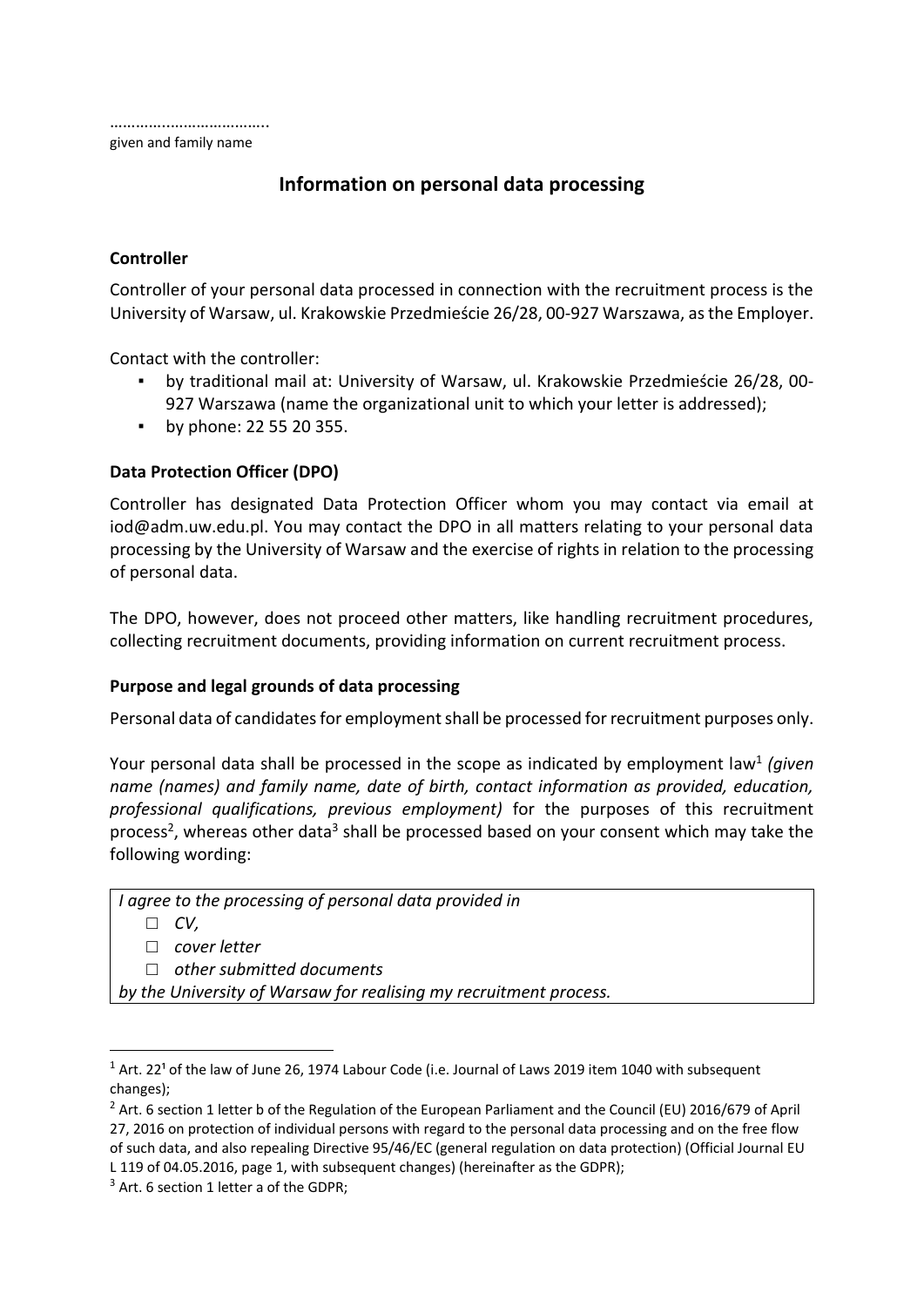If your documents include data as mentioned in Art. 9 section 1 of the GDPR (special categories of personal data), processing shall be possible upon your consent to processing such data<sup>4</sup> which may take the following wording:

*I agree to the processing of special categories of personal data, as mentioned in Art. 9 section 1 of the GDPR, provided in* 

□ *CV*

□ *cover letter* 

□ *other submitted documents)* 

*by the University of Warsaw for realising my recruitment process.*

The University of Warsaw shall be also processing your personal data in future recruitment processes upon your consent<sup>5</sup> which may take the following wording:

□ *I* consent to processing of my personal data for the purposes of any future *recruitment processes at the University of Warsaw for the period of the next nine months.*

You may revoke all such consents at any time by, for example, sending an email at konkursy.obm@uw.edu.pl (email address due for the recruitment process).

Be advised that the revocation of your consent does not affect legal compliance of processing which had been completed upon consent before its revocation.<sup>6</sup>

#### **Data retention period**

Your personal data collected in this recruitment process shall be stored over the period of three months from the date the recruitment process is completed.

In case you agree to process your data in future recruitments, your data shall be used over the period of nine months.

#### **Data recipients**

Officers authorized by the Controller shall have access to your personal data, the processing of which is in the scope of their duties.

# **Data transfer outside the European Economic Area (EEA)**

Your personal data shall be disclosed to subjects authorized by law. Your personal data may be also processed by our provider of G-Suit for education by Google Company in their data processing centres.<sup>7</sup> Your data shall be protected under the standards of the Privacy Shield,

1

<sup>4</sup> Art. 9 section 2 letter a GDPR;

<sup>5</sup> Art. 6 section 1 letter a GDPR;

<sup>6</sup> Art. 7 section 3 GDPR;

<sup>&</sup>lt;sup>7</sup> https://www.google.com/about/datacenters/inside/locations/index.html